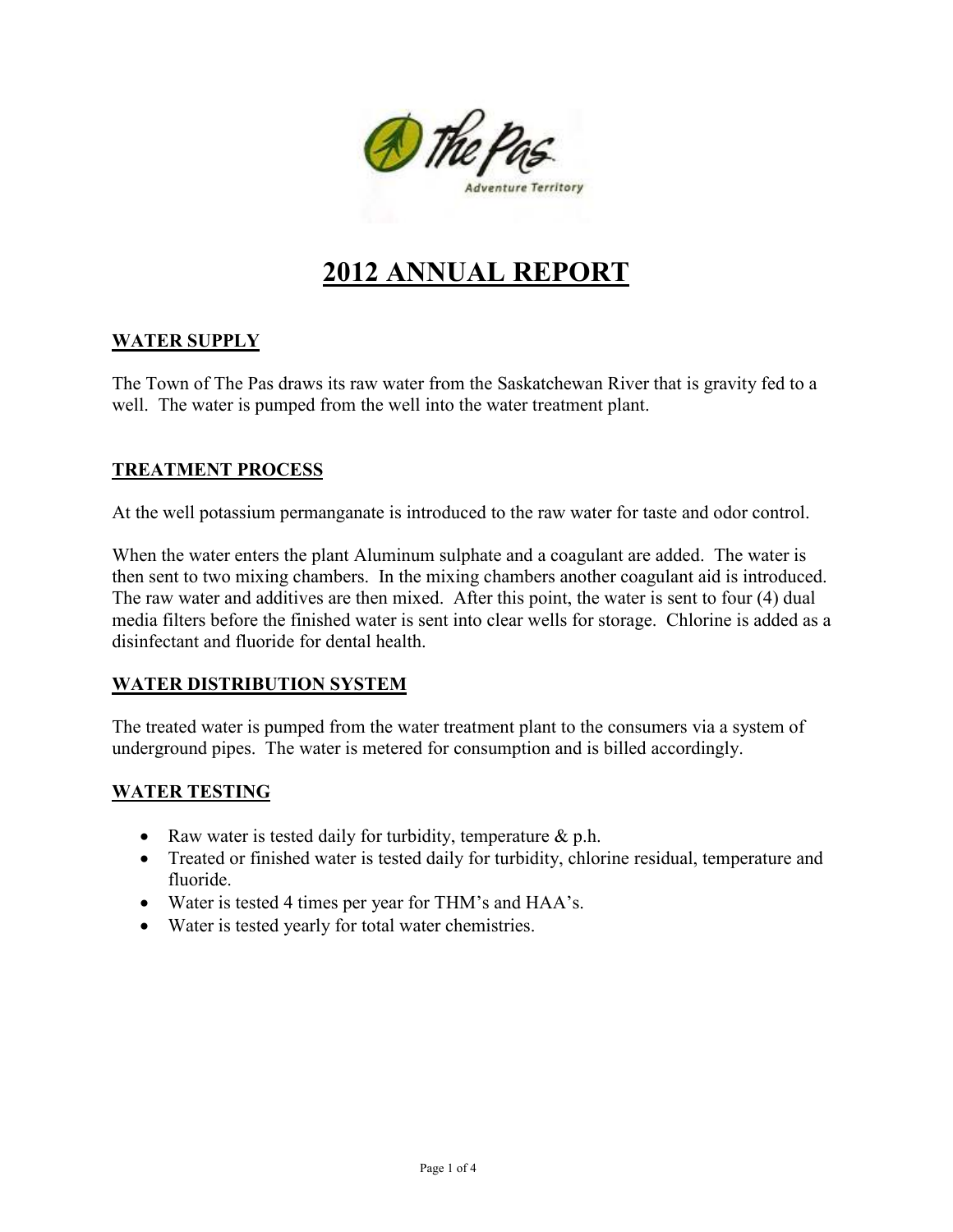# **BACTERIOLOGICAL TESTING**

Samples of raw water, treated water and points in the distribution system are tested bi-weekly for coliforms and E.Coli. The results of these tests are shown in the table below:

| BACETERIOLOGICAL MONITORING AND REPORTING                                           | Regulatory          | <b>PWS</b>  |  |  |
|-------------------------------------------------------------------------------------|---------------------|-------------|--|--|
|                                                                                     | Requirement         | Performance |  |  |
|                                                                                     |                     |             |  |  |
| Number of raw/incoming water samples                                                | 26                  |             |  |  |
| Number of treated water samples                                                     | 26                  | 26          |  |  |
| Number of distribution water samples (2 sampling locations)                         | 26                  | 26          |  |  |
| Frequency of testing                                                                | Bi-weekly           | 100%        |  |  |
| Total coli form present in water samples                                            | $0$ TC per $100$ mL | 100%        |  |  |
| E.coli present in water samples                                                     | $0$ EC per $100$ mL | 100%        |  |  |
| <b>COMMENTS:</b>                                                                    |                     |             |  |  |
| The public water system has met the bacteriological sampling requirements for 2012. |                     |             |  |  |

## **TURBIDITY TESTING**

Turbidity is a measurement of water clarity. This test is used as a benchmark on how the treatment process is working. Facilities are obligated to meet regulatory requirements on the filtering process and the treated water that is sent to consumers. The results of these tests are shown in the table below:

| <b>Turbidity Standards</b> | <b>Regulatory Requirement</b> | <b>PWS</b> Performance |
|----------------------------|-------------------------------|------------------------|
| Chemically assisted, rapid | $< 0.3$ NTU in at least 95%   | $100\%$                |
| gravity filtration process | of the samples taken per      |                        |
|                            | month                         |                        |
|                            | Not to exceed 0.3 NTU for     | 100%                   |
|                            | more than 12 continuous       |                        |
|                            | hours                         |                        |
|                            | Not to exceed 1.0 NTU at      | 100%                   |
|                            | anytime                       |                        |
| Frequency of testing       | Daily                         | 100%                   |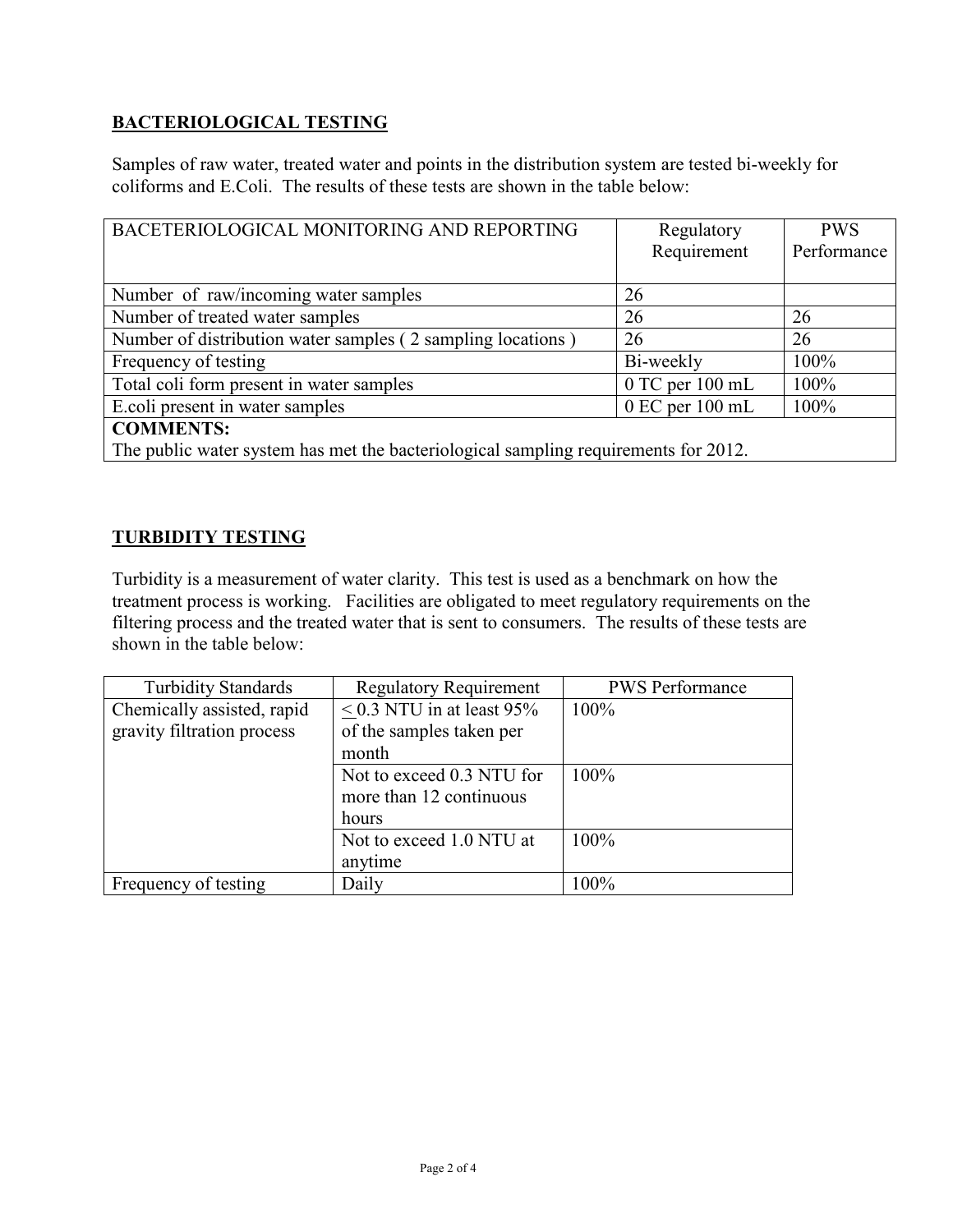## **DISINFECTION TESTING & MONITORING**

This testing is done to ensure that the water is safe for the consumer and to meet the regulatory requirements. The results of these tests are shown in the table illustrated below:

| <b>Chlorine Requirements</b>            | <b>Regulatory Requirement</b> | <b>PWS Performance</b> |
|-----------------------------------------|-------------------------------|------------------------|
| (A) Free chlorine residual entering the | $> 0.5$ mg/L                  | $100\%$                |
| distribution system                     |                               |                        |
| (B) Free chlorine residual in the       | $> 0.1$ mg/L                  | 81%                    |
| distribution system                     |                               |                        |
| (C) Frequency of testing                | Daily for A                   | 100%                   |
|                                         | Bi Weekly for B               | 100%                   |
| (D) Report submissions                  | Monthly                       | 100%                   |

## **FLUORIDE**

A fluoride content test is done to the treated water to determine mg/L of fluoride in the treated water and to meet regulatory requirements. The results of these tests are show in the table below:

|                                                       | Daily Samples | <b>Composite Samples</b> | <b>Composite Samples</b> |
|-------------------------------------------------------|---------------|--------------------------|--------------------------|
|                                                       | Passed        | Taken                    | Passed                   |
| Number of fluoride samples                            | Daily         | 26                       |                          |
| Fluoride less than $1.5 \text{ mg/L}$ as<br>per CDWG. | 100%          | 100%                     | 100%                     |

## **DISINFECTION BY-PRODUCTS MONITORING & REPORTING**

These tests are done to meet Regulatory requirements. The results of these tests are shown on the following table:

| <b>DISINFECTION BY-PRODUCTS</b>               | Regulatory         | <b>PWS</b>           |
|-----------------------------------------------|--------------------|----------------------|
| <b>MONITORING AND REPORTING</b>               | Requirement        | Performance          |
|                                               |                    |                      |
| A) Trihalomethane sampling requirements       | 4 times per        | $100\%$              |
|                                               | year               |                      |
| B) Total Trihalomethane Standard              | $0.1 \text{ mg/L}$ | $0.104 \text{ mg/L}$ |
| C) Bromodichloromethane sampling requirements | 4 times per        | $100\%$              |
|                                               | year               |                      |
| D) Bromodichloromethane Standard              | $0.016$ mg/L       | $0.011$ mg/L         |

THM and HAA results were lower than the previous year.